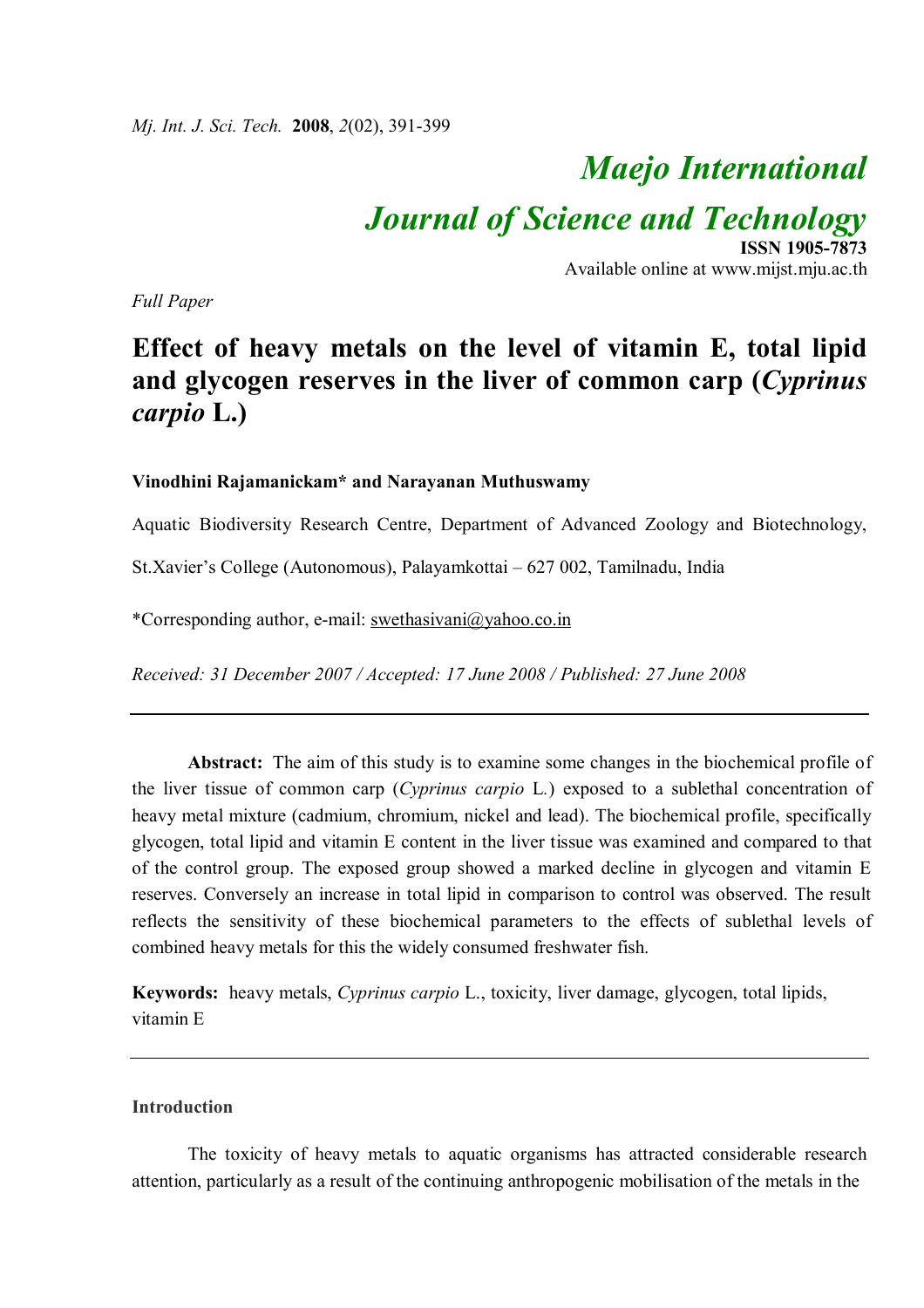environment. Like warm-blooded animals, changes due to heavy metals in fish occur because of injuries or infection which otherwise can be used to detect the dysfunction of the organs. These changes reflect the effect on fish survival, reproduction and growth [1]. Most of the heavy metal ions exhibit toxicity through the formation of coordination complexes and clusters in the animal cells [2]. Low concentration of heavy metals may induce a chronic stress which may not kill the individual fish but lower its size and body weight [3], thus reducing their ability to compete for food and habitat. Fish also have a tendency to bioaccumulate heavy metals and humans can therefore be at great risk through contamination of the food chain [4].

Cadmium causes poisoning in various tissues and animals [5-7]. It can react with polythiol groups of cellular macromolecules such as glycogen, lipids, amino acids. Cadmium bioaccumulated in tissues can replace the essential element zinc present in the enzymes carboxypeptidase [8] and metallothionein [9]. The metal causes oxidative damage by alteration of mitochondrial activity and genetic information [10-11]. In the environment, chromium exists primarily in the trivalent and hexavalent states, the latter being the predominant species in natural water [12]. Chromium in combination with nickel as trace metals function as potential health hazard that causes disturbances in gastrointestinal, hepatic and neurological activities. Hexavalent chromium generates reactive oxygen species (ROS) which increase risk for cellular and hepatic DNA fragmentation, enhance intracellular oxidised states, and decrease cell viability with necrosis and programmed cell death [13].

Nickel salts significantly increase the level of lipid peroxidation and simultaneously decrease glutathione level and glutathione peroxidase activity in the liver [14]. Lead exposure provokes adverse effect on the central nervous system as it is extremely toxic to most of the living things [15]. The assimilation of relatively small amounts of lead over a long period of time in the human body can lead to the malfunctioning of the organs [16].

Heavy metal contamination in aquatic environment exerts an extra stress on fish which tend to accumulate the heavy metals in metabolically active tissues and organs [17]. The liver is an important organ performing vital functions including biotransformation, migration of vitamins and lipids, glycogen storage, and release of glucose into the blood. Heavy metal chelation may disrupt the liver tissue by disintegrating the functional and structural properties of the cells.

Toxicity tests for xenobiotics serves as a sensitive index in predicting and preventing damage to aquatic life in receiving waters by regulating the toxic waste effluents [18]. Assessment of biochemical parameters in damaged fish organ can be used as a diagnostic tool to characterise such metal toxicity. There are considerable earlier information assessed by potential biomarkers indicating that heavy metals are responsible for many adverse effects in various types of fish and other animals [19-21]. In the majority of exotoxicological studies, effects of single metals on fish have been evaluated, while studies on the biochemical profile of fish subjected to the impact of combined heavy metals are limited. Therefore the aim of this study is to assess the biochemical changes in glycogen, lipid and vitamin E in common carp (Cyprinus carbio L.) in the case of liver injury by a model mixture of heavy metals, namely lead, cadmium, chromium and nickel.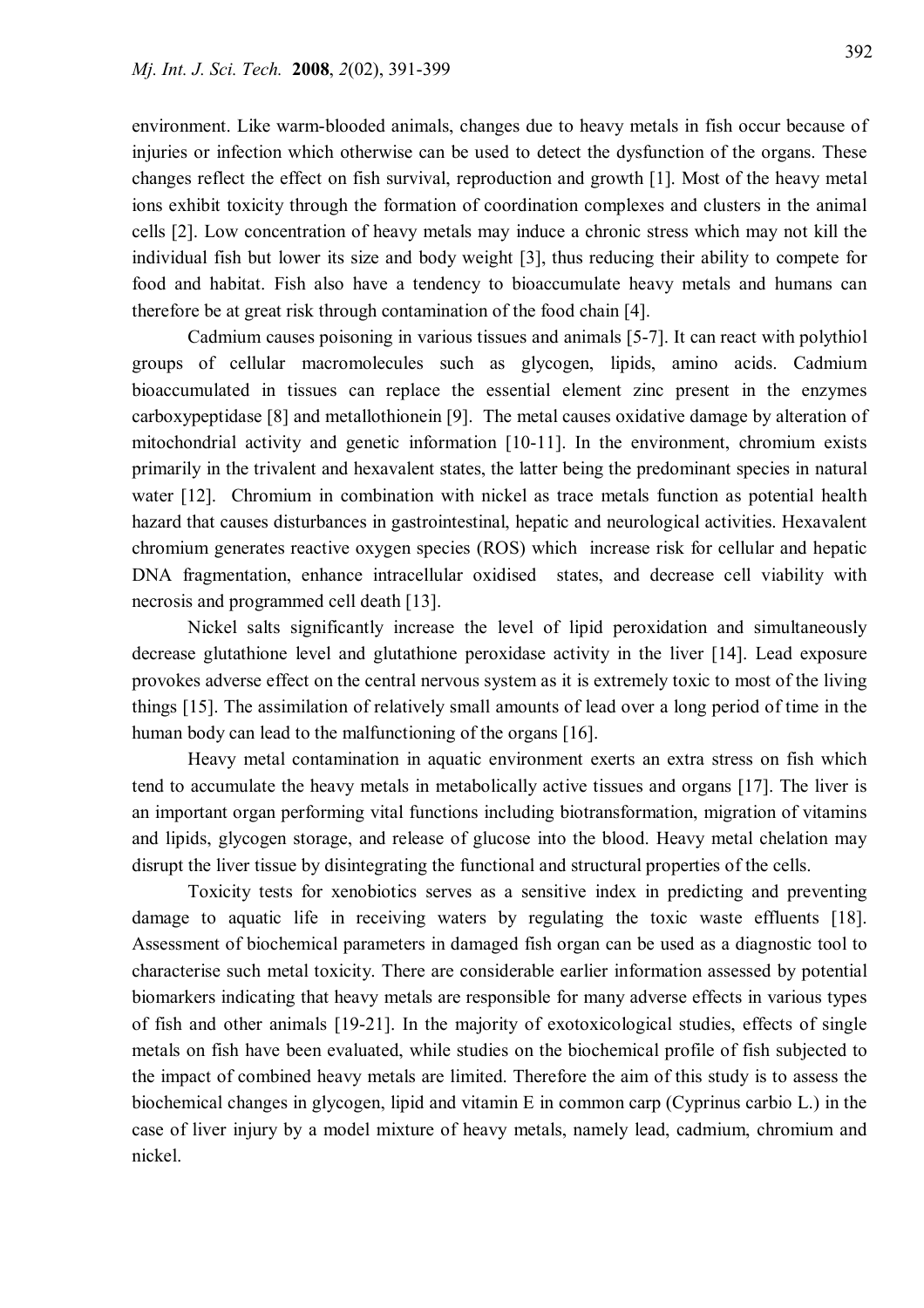#### **Materials and Methods**

The freshwater common carp (10-13 cm in length and weighing  $35.70 \pm 0.60$ g) were collected from ponds of the southern districts of Tamilnadu, India and were acclimatised to laboratory conditions for a week. Twenty to twenty-five individuals were used for the experiments. All the fish were kept in batches under constant temperature  $(25\pm1^{\circ}C)$  with a controlled photoperiod of 12:12 hour light and dark cycle and constant filtration. Analytical grade cadmium chloride, lead nitrate, potassium chromate and nickel sulphate (supplied by BDH, India) were used as metal toxicant throughout the experiment. The fish used for this experiment were maintained in 200 L recirculating tanks, filled with dechlorinated tap water. The physicochemical characteristics of the water during heavy metal induction period and the water used in control pond are presented in the Table 1. The water in the control and experimental tanks was changed every 3 days.

**Table 1.** Water quality parameters measured in the control and experimental ponds during heavy metal induction period

| <b>Water Quality Parameter</b>       | $Mean \pm SD$     |                |                |  |  |
|--------------------------------------|-------------------|----------------|----------------|--|--|
|                                      | Control           | Day            | Night          |  |  |
| Temperature $(^{\circ}C)$            | $27 \pm 0.2$      | $27 \pm 0.2$   | $27 \pm 0.2$   |  |  |
| pH                                   | $7.20 \pm 0.2$    | $7.2 \pm 0.1$  | $7.1 \pm 0.1$  |  |  |
| Electrical conductivity $(\mu S/cm)$ | $1255.00 \pm 0.5$ | $1650 \pm 5$   | $1650 \pm 5$   |  |  |
| Total dissolved solids(ppm)          | $815.75 \pm 0.3$  | $1072 \pm 5$   | $1072 \pm 5$   |  |  |
| Alkalinity (ppm)                     | $140.50 \pm 0.2$  | $148 \pm 1.2$  | $147 \pm 0.5$  |  |  |
| Total hardness (ppm)                 | $280.45 \pm 0.5$  | $355 \pm 5$    | $355 \pm 5$    |  |  |
| Dissolved oxygen $(\% )$             | $7.2 \pm 0.2$     | $7.4 \pm 0.3$  | $7.3 \pm 0.2$  |  |  |
| Total ammonia (ppm)                  | $10.80 \pm 0.2$   | $12.2 \pm 0.2$ | $11.2 \pm 0.3$ |  |  |
| Salinity $(\% )$                     | $14.6 \pm 0.2$    | $15 \pm 0.5$   | $14.8 \pm 0.1$ |  |  |

Note: The values are statistically significant at  $p < 0.05$ .

The fish were divided into two groups, with the first group serving as control and the other as experimental group. The experimental group was exposed to a sublethal concentration of 5 ppm of a combined  $(Cd + Pb + Cr + Ni)$  metal solution containing 1.25 ppm of each metal ion (1/10th of LC50/48h) for a period of 32 days. The heavy metal concentration was selected based on preliminary results, which showed a sublethal effect after a 32-day period of exposure.

The fish was fed with commercially available fish feed at a daily rate of 3-4 % body weight throughout the experiment. The control and the experimental groups were starved for 24 hours before experimentation. Five specimens of the control group and 5 specimens of the metalexposed group were then sacrificed during each exposure period of 1, 8, 16 and 32 days. The liver tissues of both experimental and control fish were dissected out, blotted free of blood and weighed, and processed for biochemical analysis. Glycogen (in mg/mL of liver homogenate) was assayed by the method of Seifter et al. [22]. Total lipid (in g/L of liver homogenate) was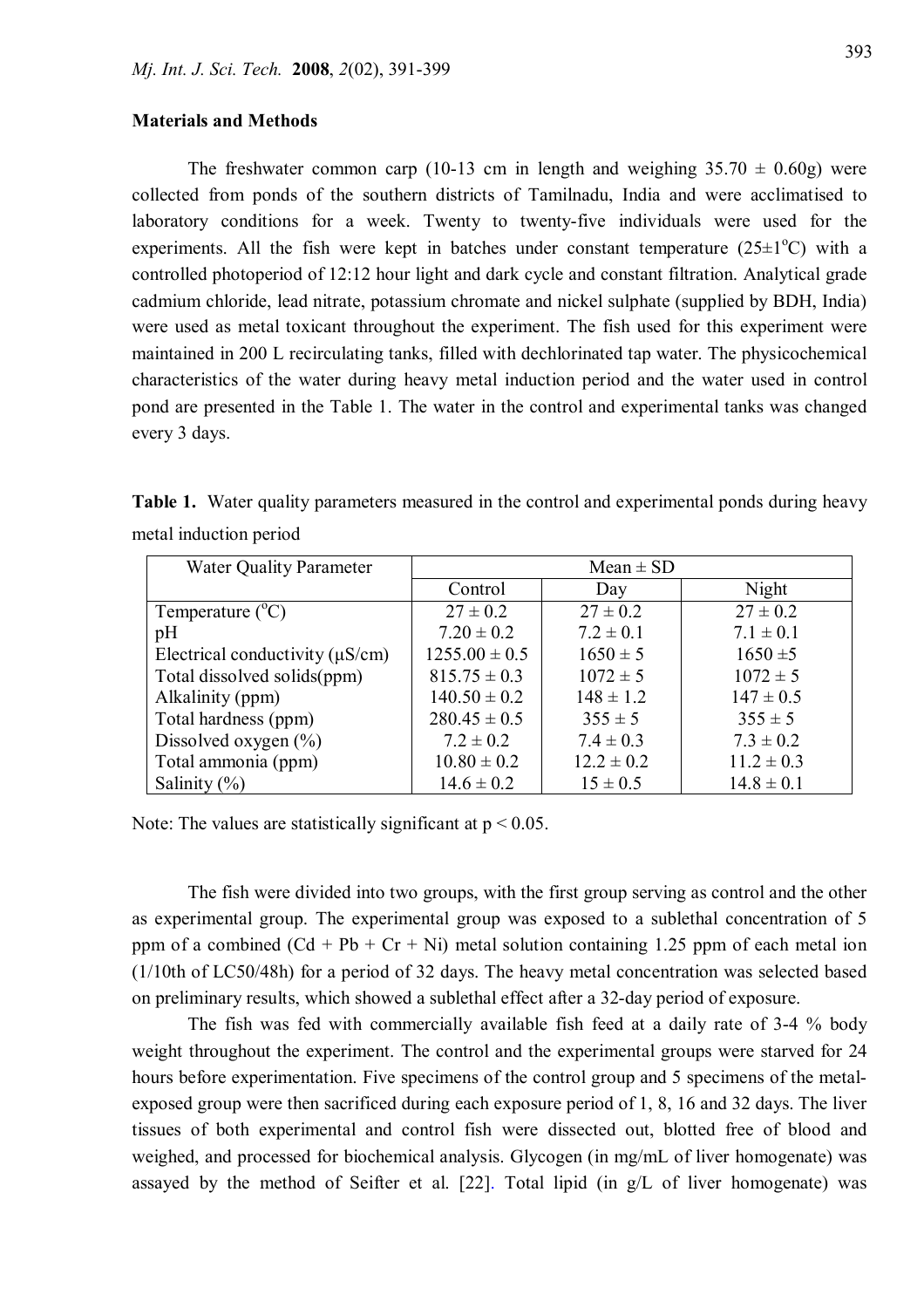determined using a method described by Bragdon [23]. Vitamin E content (in  $\mu$ g/g tissue) in liver homogenate was estimated by the method of Baker and Frank [24]. All the analyses were performed by adapting universally accepted standard protocols employing a Hitachi UV-Visible spectrophotometer. All experimental results are expressed as mean ± SEM. Paired Student's t-test was employed, and  $p \le 0.001$  was considered significant.

#### **Results and Discussion**

The present study attempts to create awareness concerning the potential severe public health issues resulting from the toxic effects of heavy metals as pollutants from industrial, agricultural and urban wastes. The toxic effects of heavy metals on fish involve hepatotoxicity, neurotoxicity and nephrotoxicity [25]. Bioaccumulation of heavy metals and consequent alterations in gills, liver, kidney and flesh of common carp have been reported earlier [26].

The biochemical profile of the liver of the common carp exposed to a sublethal concentration of the combined heavy metal solution (5ppm) for the exposure period of 1, 8, 16 and 32 days is presented in Table 2. Glycogen reserves in liver tissue were depleted to a lower level compared to that of the control fish ( $p < 0.001$ ). The declined glycogen level explains the formation of glucose, a major source of energy by glycogenolysis mechanism. The content of glycogen seemed to increase initially, then showed a marked decline at the end of the  $16<sup>th</sup>$  day onwards as shown in Figure 1. Total lipid in liver tissue exhibited a significant ( $p < 0.001$ ) increase after 32 days of exposure (9.17  $\pm$  0.05 g/L) in comparison to the control value (5.66  $\pm$ 0.06 g/L) as reported in Table 2 and Figure 2. Vitamin E, a chain-breaking lipid-soluble antioxidant, showed significant progressively decreased activity ( $p < 0.001$ ) in the liver of the treated groups for the periods studied (Table 2, Figure 3). The result indicated the loss of vitamin E in the liver tissue, which served as an effective marker for assessing the degree of damage in the liver tissue by the action of heavy metals.

The decreased glycogen concentration in the liver of common carp could be due to its enhanced utilisation as an immediate source to meet the energy demand under metallic stress. Depleted glycogen level under chromium stress reported in *Labeo rohita* [21] also supports our research findings. The carbohydrate source is stored as a reserve fuel in the liver and muscle tissues of fish for the endogenous derivation of energy during acute and chronic stress [27]. The decreased glycogen content as a result of hypoxic or anoxic condition activates the glycolytic enzymes via catecholamines that initially enhance glycogen concentration. It was also found that cadmium could decrease glycogen reserves in the liver and muscle tissues of *Cyprinus carpio* [28].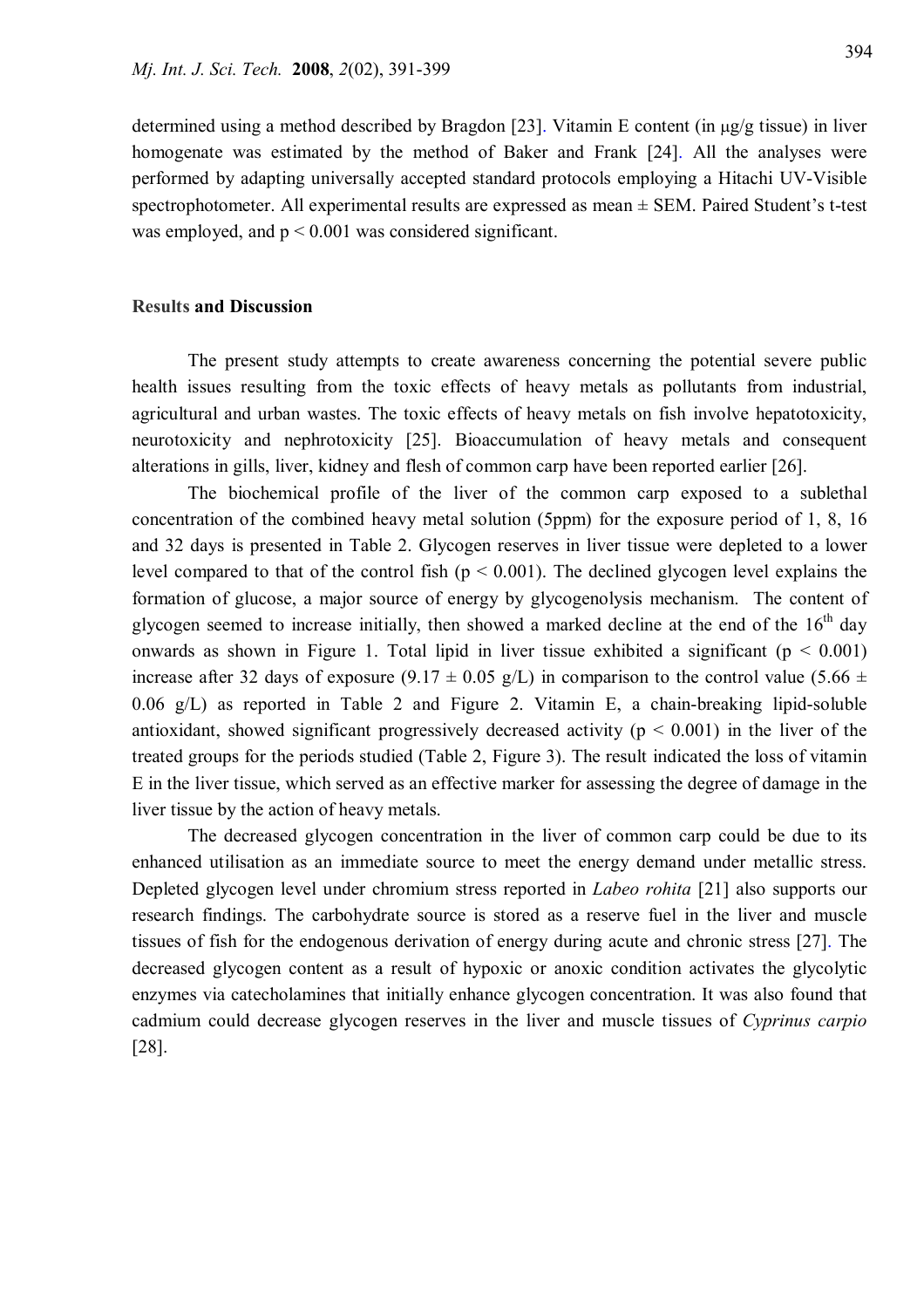| <b>Biochemical</b><br>Profile | Duration of<br>Exposure | Control<br>$Mean \pm S.D$ | Experiment<br>$Mean \pm S.D$ | $%$ Change | Result         |
|-------------------------------|-------------------------|---------------------------|------------------------------|------------|----------------|
|                               | (Days)                  |                           |                              |            |                |
| Glycogen                      | $\mathbf{1}$            | $0.63 \pm 0.03$           | $0.45 \pm 0.02$              | 28.57      | $p < 0.001**$  |
| (mg/mL)                       | 8                       | $0.63 \pm 0.03$           | $0.58 \pm 0.03$              | 7.94       | $p < 0.01*$    |
|                               | 16                      | $0.63 \pm 0.03$           | $0.38 \pm 0.02$              | 39.68      | $p < 0.001**$  |
|                               | 32                      | $0.63 \pm 0.03$           | $0.32 \pm 0.03$              | 49.21      | $p < 0.001**$  |
| Total lipid                   | $\mathbf{1}$            | $5.66 \pm 0.66$           | $6.75 \pm 0.06$              | $-19.25$   | $p < 0.001$ ** |
| (g/L)                         | 8                       | $5.66 \pm 0.66$           | $7.14 \pm 0.14$              | $-26.15$   | $p < 0.001$ ** |
|                               | 16                      | $5.66 \pm 0.66$           | $8.37 \pm 0.14$              | $-47.88$   | $p < 0.001$ ** |
|                               | 32                      | $5.66 \pm 0.66$           | $9.17 \pm 0.05$              | $-62.01$   | $p < 0.001**$  |
| Vitamin-E                     | 1                       | $1800.85 \pm 0.005$       | $1640.67 \pm 0.03$           | 8.89       | $p < 0.001*$   |
| $(\mu g/g.tissue)$            | 8                       | $1800.85 \pm 0.005$       | $1536.84 \pm 0.04$           | 14.66      | $p < 0.001*$   |
|                               | 16                      | $1800.85 \pm 0.005$       | $1290.25 \pm 0.04$           | 28.35      | $p < 0.001*$   |
|                               | 32                      | $1800.85 \pm 0.005$       | $1100.63 \pm 0.03$           | 38.88      | $p < 0.001*$   |
| Note: $n = 5$                 |                         | ** Highly Significant     | * Significant                |            |                |

**Table 2.** The biochemical profile of liver of common carp (*Cyprinus carpio* L.) exposed to sublethal concentration of combined heavy metal solution (5ppm)



**Figure 1.** Level of glycogen in liver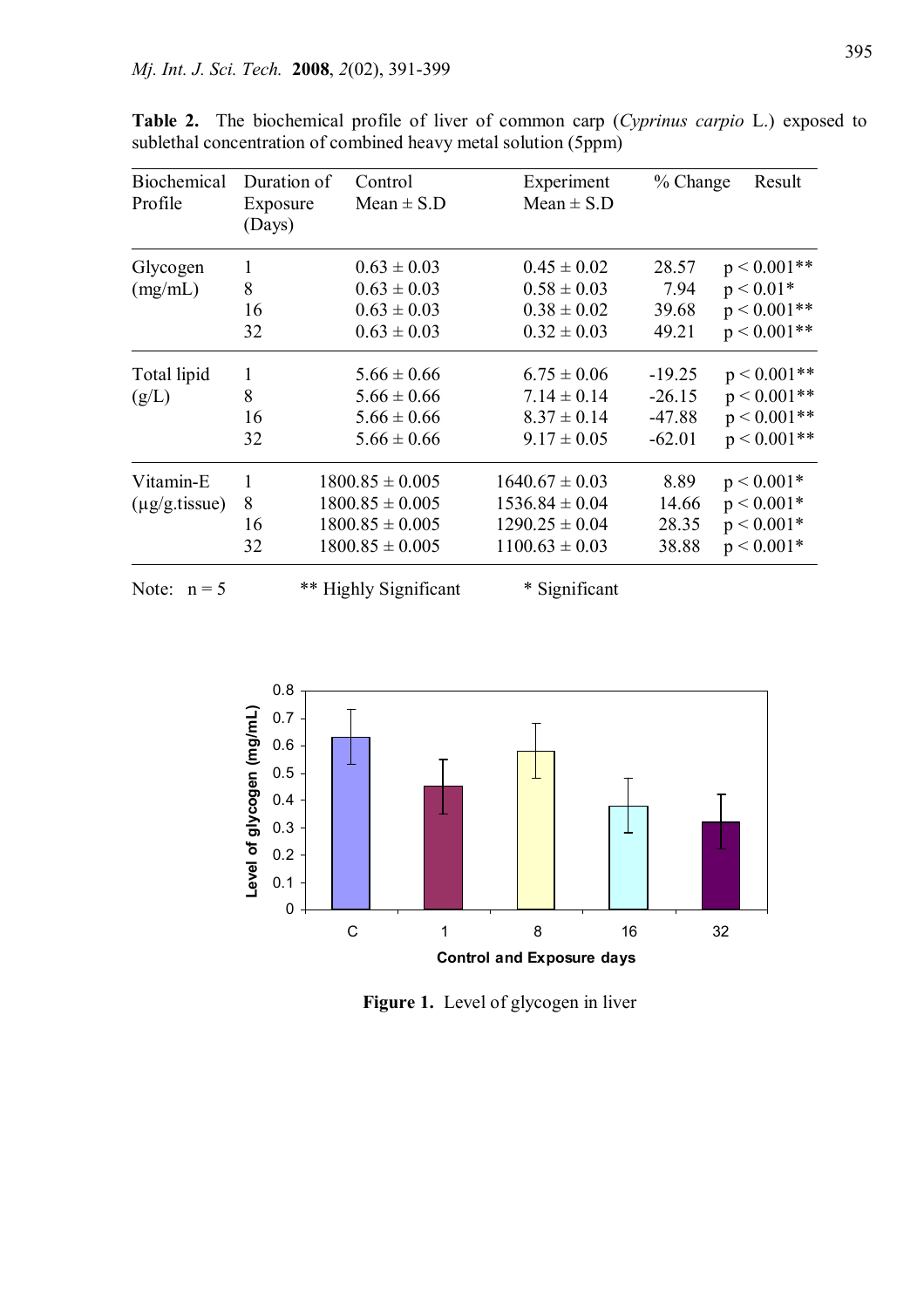

**Figure 2.** Level of total lipid in liver



**Figure 3**. Level of vitamin E in liver

Indeed, prolonged stress after metal toxicity exerts weakness and hypoxic condition with the inability of hepatocytes to propagate the regular cellular metabolism [29]. The decreased glycogen content in fish, which was also observed during the present study, alters the enzymes of carbohydrate metabolism and might be utilised in the formation of glycoproteins and lipids [30].

In relation to the total lipid in this study, it was found that there was a significant increase of lipid in the heavy metal intoxicated groups as compared to control fish. Lipid blocks the metabolism of hepatic triglycerides due to the defective synthesis of very low density lipoproteins which are involved in the transport and mobilisation of triglycerides to extra hepatic tissues [31].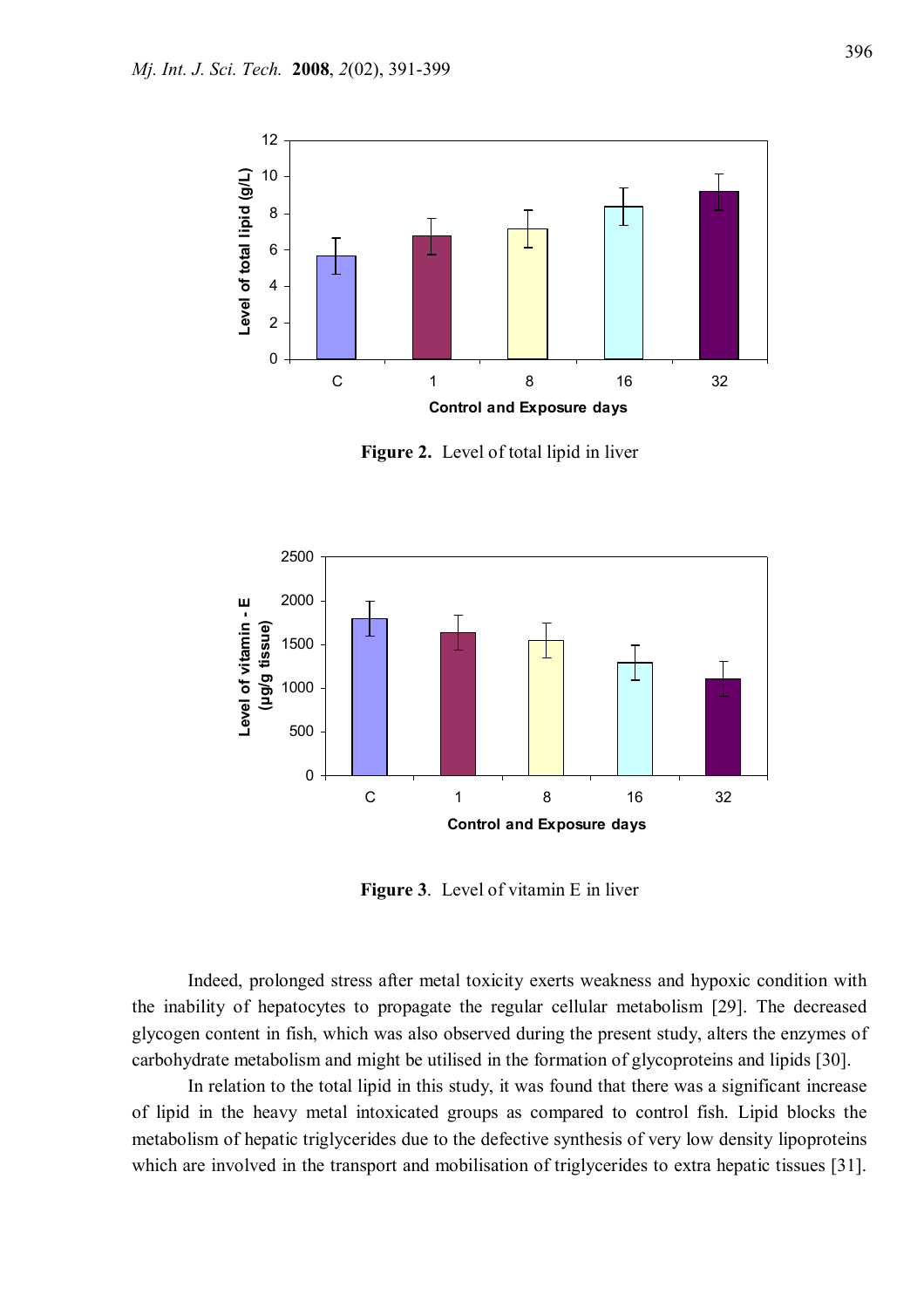Results of this study show an abnormal increase in lipid, which may induce hyperlipidemia, premature atherosclerosis and excessive deposition of fat (obesity) loaded in carp tissues.

 Vitamin E has a protective effect on the stabilisation of metabolic process in biological systems [32]. It performs a vital role in fish health by inactivating harmful oxy radicals stimulated by stress and environmental pollution. The reduced vitamin E could be attributed to the aggressive activation of heavy metals chelated in the liver. Numerous investigations documented vitamin E as exhibiting the greatest protection against heavy metal toxicity in humans and animals [e.g. 33- 35]. In the present investigation the decreased vitamin E might be due to its utilisation as the first defense line in the protection of sub-cellular organelles and in the stabilisation of liver cell membranes against toxic reactive metabolites provoked by heavy metals.

#### **Conclusions**

The present study has demonstrated that the effects of sublethal concentration of combined heavy metals for the exposure period of 1, 8, 16 and 32 days proved to be toxic to common carp (*Cyprinus carpio L.*). Glycogen in the liver tissue was depleted to lower levels compared to that in the control fish, while the level of total lipid was significantly increased during the 32 days of heavy metal exposure, but that of vitamin E, like glycogen, significantly decreased. The result could seriously alter the ability of cells to counteract with heavy metals. This observation further implies that there is dire need to focus on the harmful influences of heavy metals on the biochemical activities of aquatic organisms and on the environment at large.

#### **Acknowledgements**

The authors wish to register their appreciation of the support provided by the College Principal Rev. Dr. Alphonse Manickam SJ and Prof. M. Thomas Punithan, Head of the Department of Advanced Zoology and Biotechnology, St. Xavier's College (Autonomous), Palayamkottai, Tamilnadu, India, which includes the provision of laboratory facilities at the College.

### **References**

- 1. M. Z. Vosyliene, "The effect of heavy metals on haematological indices of fish (survey)", *Acta Zoologica Lituanica*, *Hydrobiologia*, **1999**, *9*, 76-82.
- 2. A. Lugauskas, L. Levinskaite, D. Peciulyte, J. Repeckiene, A. Motuzas, R. Vaisvalavicius, and I. Prosycevas, "Effect of copper, zinc and lead acetates on microorganisms in soil", *Ekologija. Nr.*, **2005**, *1*, 61-69.
- 3. M. Z. Vosyliene and A. Jankaite, "Effect of heavy metal model mixture on rainbow trout biological parameters", *Ekologija.*, **2006**, *4*, 12-17.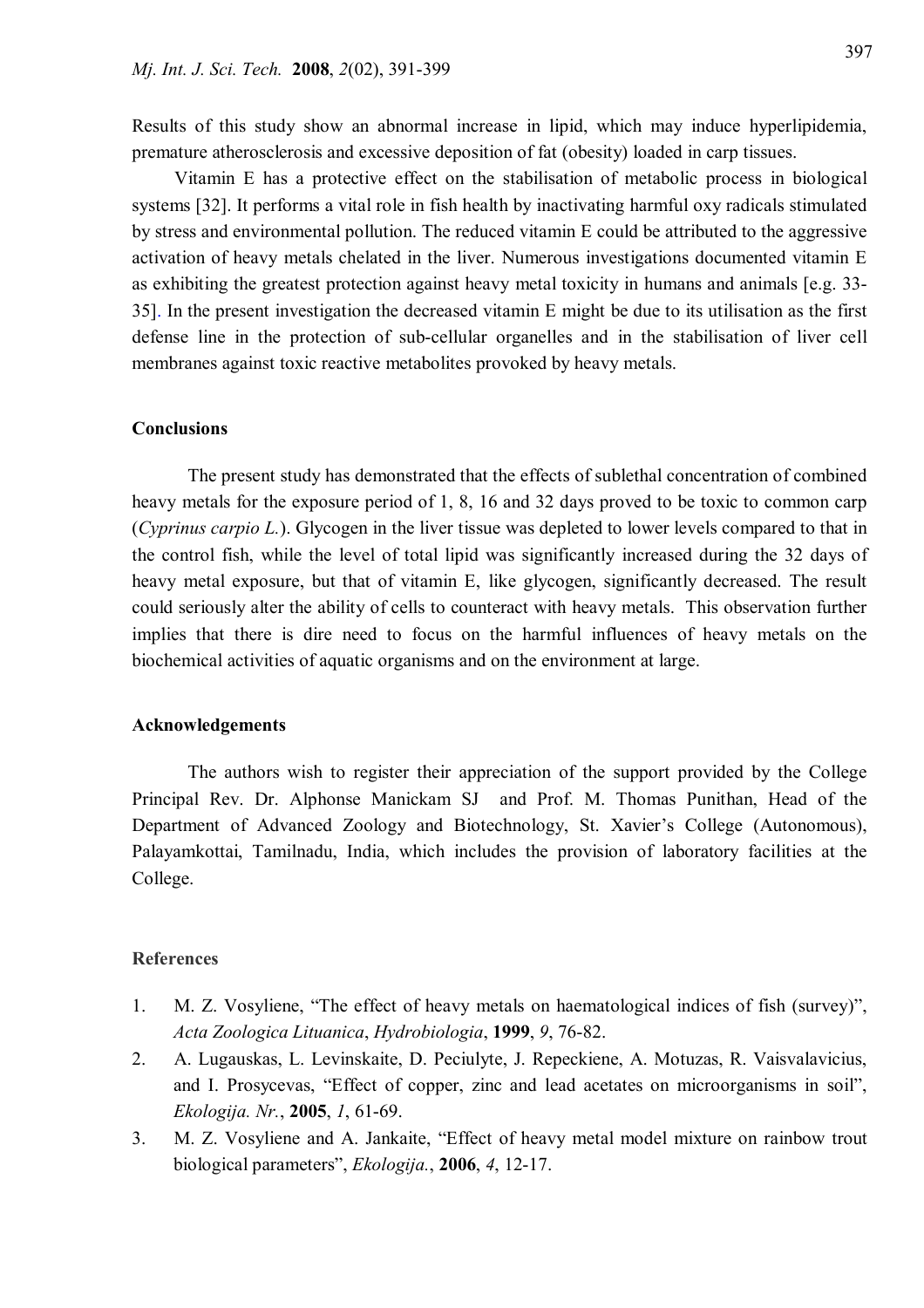- 4. J. Ui, "The Changing Chemistry of the Oceans", Almquist and Wiksells, Stockholm, **1972**.
- 5. L. Jarup, "Hazards of heavy metal contamination", *Br. Med. Bull.,* **2003**, *68*,167-82.
- 6. N. Yadav and S. Khandelwal, "Effect of picroliv on cadmium induced hepatic and renal damage in the rat", *Hum. Exp. Toxicol.*, **2005**, *25*, 581-91.
- 7. G. Yapici, I. H. G. Timur, and A. Kaypmaz, "Lead and cadmium exposure in children living around a coal-mining area in Yatagan, Turkey", *Toxicol. Ind. Health.,* **2006**, *22*, 357-62.
- 8. N. M. Price and F. M. M Morel, "Cadmium and cobalt substitution for zinc in a marine diatom", *Nature*, **1995**, *344*, 658-660.
- 9. L. T. Jensen, W. R. Howare, J. J. Strain, D. R. Winge, and V. C. Culotta, "Enhanced effectiveness of copper ion buffering by Cup1 metallothionein compared with CRS5 metallothionein in *Saccharomyces cerevisiae*", *J. Biol. Chem.*, **1996**, *271*, 18514-18519.
- 10. L. Patrick, "Toxic metals and antioxidants: Part II. The role of antioxidants in arsenic and cadmium toxicity", *Altern. Med. Rev.*, **2003**, *8*, 106-126.
- 11. C. De Burbure, J. B. Buchet, A. Leroyer, C. Nisse, J. M. Haguenoer, A Mutti, Z. Smerhovsky, M. Cikrt, M. Trzcinka-Ochacka, G. Razniewska, M. Jakubowski, and A. Bernard, "Renal and neurologic effects of cadmium, lead, mercury and arsenic in children: evidence of early effects and multiple interactions at environmental exposure levels", *Environ. Health Perspect.*, **2006**,*114*, 584-590.
- 12. S. Langard and T. Norseth, "Chromium", in "Handbook on the Toxicology of Metals" (Ed. L. Friberg, F. N. Gunnar, and B.V. Velimir), Biochemical Press, Amsterdam, **1979**, pp. 383- 394.
- 13. D. Bagchi, S. J. Stons, B. W. Downs, M. Bagchi, and H. G. Preuss, "Cytotoxicity and oxidative mechanisms of different forms of chromium", *Toxicology*, **2002**,*180*, 5-22.
- 14. K. K. Das, S. N. Das, and S. Gupta, "The influence of nickel induced hepatic lipid peroxidation on rats", *J. Basic Clin. Physiol. Pharmacol.*, **2001**, *12*, 187-195.
- 15. N. Abdus-Salam and F. A. Adekola, "The influence of pH and adsorbent concentration on adsorption of lead and zinc on a natural goethite", *AJST.,* **2005**, *6*, 55-66.
- 16. M. A. O. Badmus, T. O. K. Audu, and B. U. Anyata, "Removal of lead ion from industrial waste waters by activated carbon prepared from periwinkle shells (*Typanotonus fuscatus*)", *Turkish. J. Eng. Environ. Sci.*, **2007,** *37*, 251-263.
- 17. R. W. Langston, "Toxic effects of metals and incidence of marine ecosystem", in "Heavy Metals in the Marine Environment" (Ed. R. W. Furness and P. S. Rainbow), CRC Press, New York, **1989**, pp. 128-142.
- 18. APHA, AWWA, WPCP, "Standard Methods for the Examination of Water and Waste Water", 20<sup>th</sup> Edn., American Public Health Association, Washington DC, 1998.
- 19. N. S. Hassan and S. M. Awad, "Reverse effect of vitamin-E on oxidative stress, derivatives and conductivity changes of hemoglobin induced by exposure to cadmium", *J. App. Sci. Res.*, **2007**, *3*, 437-443.
- 20. B. Cicik and K. Engin, "The effect of cadmium on levels of glucose in serum and glycogen reserves in the liver and muscle tissues of *Cyprinus carpio* L. (1758)", *Turk. J. Vet. Anim. Sci.,* **2005**, *29*, 113-117.